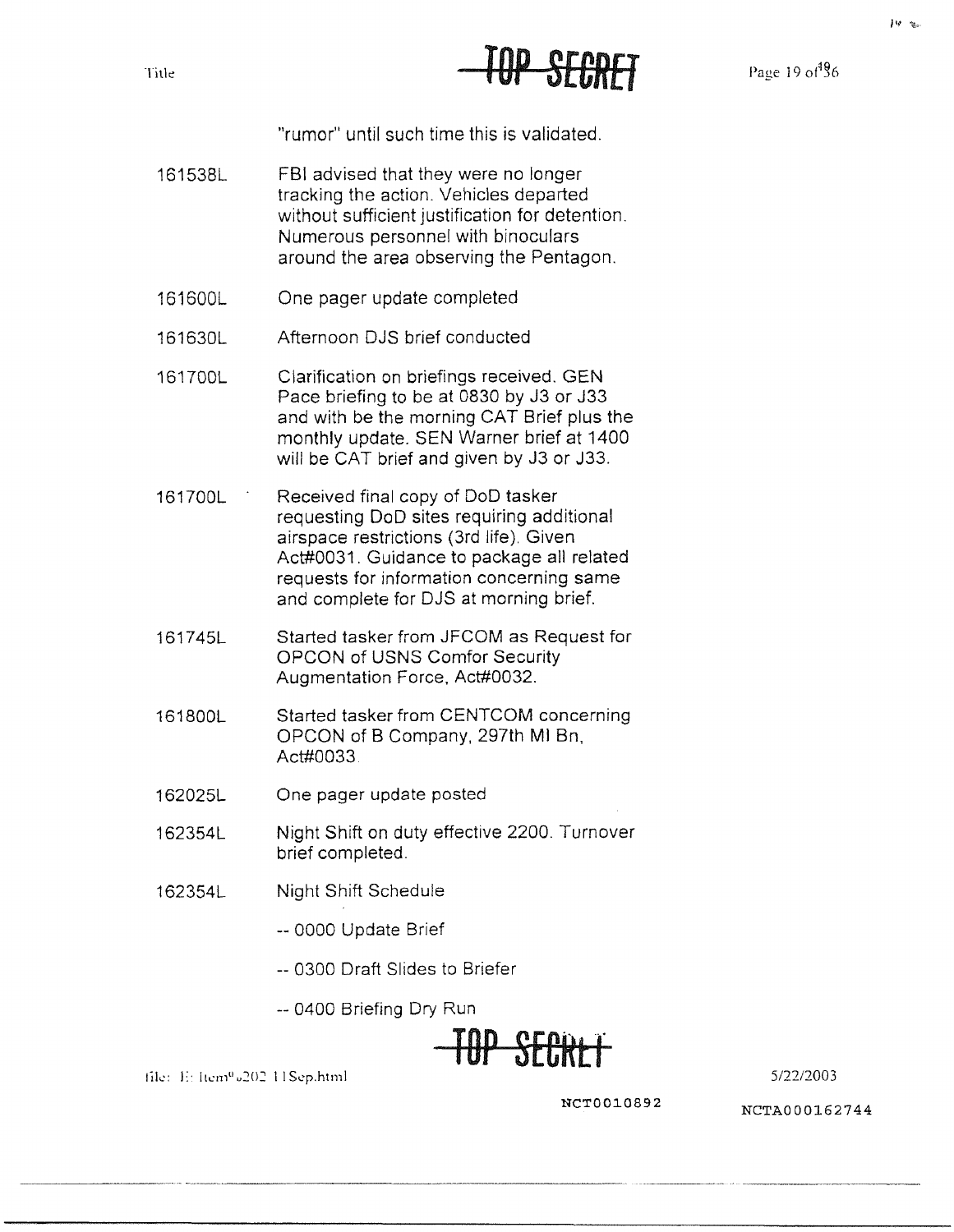

20<br>Page 20 of 36

- -- 0500 Brief to Graphics
- -- 0600 Brief DJS

-- 0800 Brief Gen Pace

- -- 1000 Turnover Brief
- 170752L 0600 Briefing to DJS completed. No new action items from briefing. DJS took two (2) JSAP packages -- #23 (Info Paper on 11 Sep events): #31 (Airspace Restrictions).

DJS also coordinated on JSAP #28 (Quick Reaction Team)

CJCS has three (3) JSAP packages for chop:

- -- #28 (Quick Reaction Team)
- -- #09 (NORAD DEPORD)
- -- # 25 (Relief from counterdrug)
- 170758L Gen Pace briefing books approved by J-31 (MG Ward). Briefing is scheduled for 0830 in CINCs Office.
- 170828L ODO notified CAT that NORAD plans to put 2 additional fighter aircraft up over New York City from approximately 11-1300 based on an unspecified HUMINT report. More to follow.
- 171000L Change over briefing

file E. Item<sup>6</sup> 202 11Sep.html

- 171138L Received notice from ODO that NORAD advised that all flights in and out of NYC (25nm radius) are grounded until after 1300L based on threat assessment.
- 171156L Notified by CJCS Legislative Liaison that Sen Warner brief to be rescheduled tomorrow at 1430



5/22/2003

**NCT00l0893 NCTA000162745**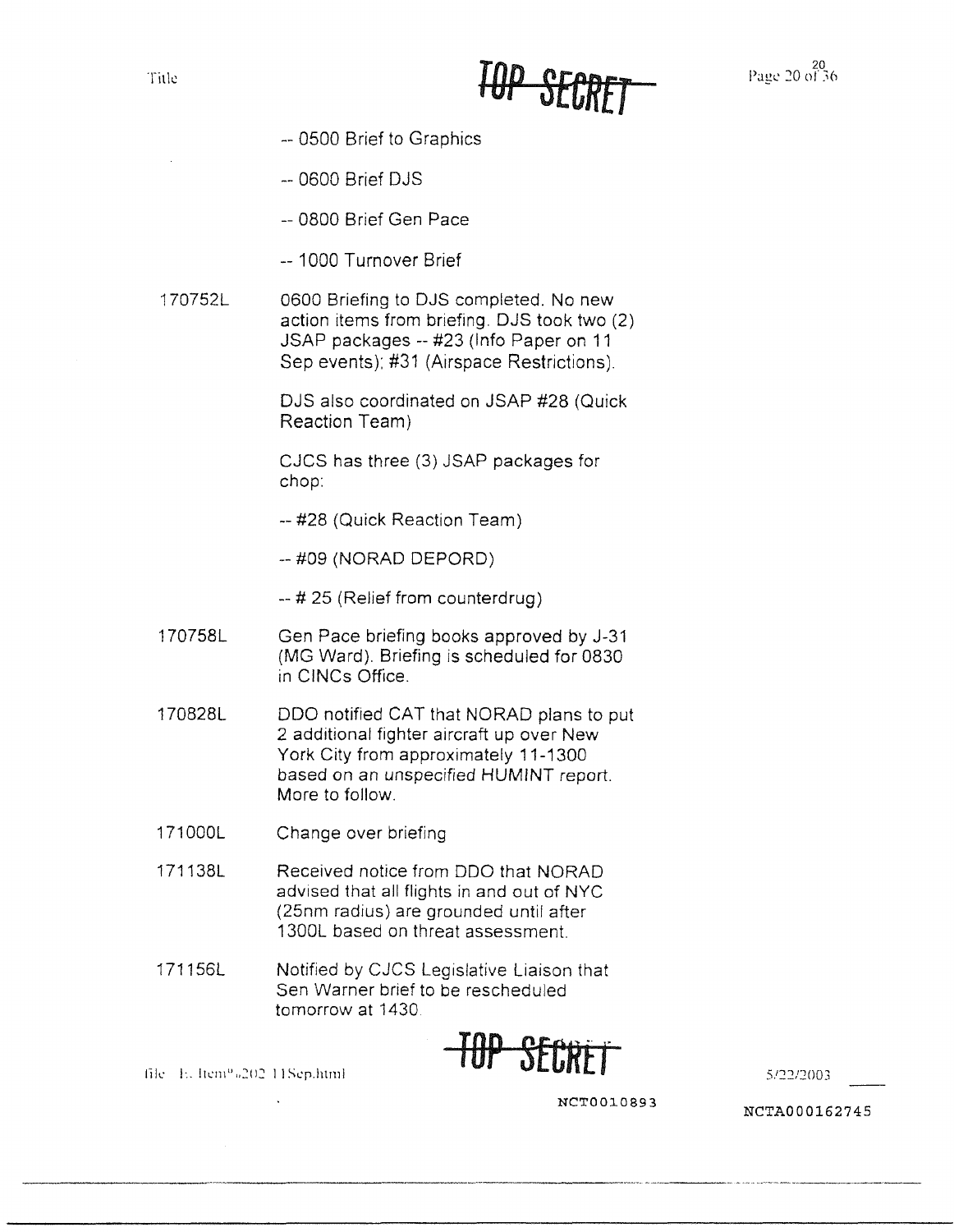

Page 21 of 36

- Message to CINCs and Services concerning Partial Mobilization authorizations, Act#0035, completed. Msg released with DTG - 171540ZSEP01. 171229L
- Added tasker on Request for Additional Arabic Linguist to support FBI, Act#0036 171235L
- One pager update for 1200 distribution 171243L
- Added tasker: P4 from CJCS to ADM Blair (CINCs and Services) ref: FPCON, Act#0039 171330
- Report from ADDO received from NORAD concerning Virgin Atlantic flight#3 London-NYC intercepted and forced to land in Goosebay. 171452L
- NORAD conference call complete. Confirmed BA Flight#3, 747, secured by RCMP at Goose Bay. FBI rep confirms that passenger was ID as suspect by British customs. Suspect had a one-way American Airlines ticket. Rebooked on British Airways and bumped to Virgin Atlantic. Suspect presented an Iraqi passport at customs but a different passport when questioned later. Unruliness was not the cause for concern. 171510L
- Added tasker: E-48 National Airborne Operations Center (NAOC) Tasking Level, Act#0041 171540L
- Added tasker: Request Waiver of PERSTEMPO, Act#0042 171550L
- One pager posted 171600L
- DJS afternoon brief conducted 171630L
- Added tasker: DEPORD MP Support for Pentagon Reservation Security, Act#0043 171655L
- One pager completed 172000L

file://E:\Item9.0202\11Sep.html



5/22/2003

**NCTOOl.0894**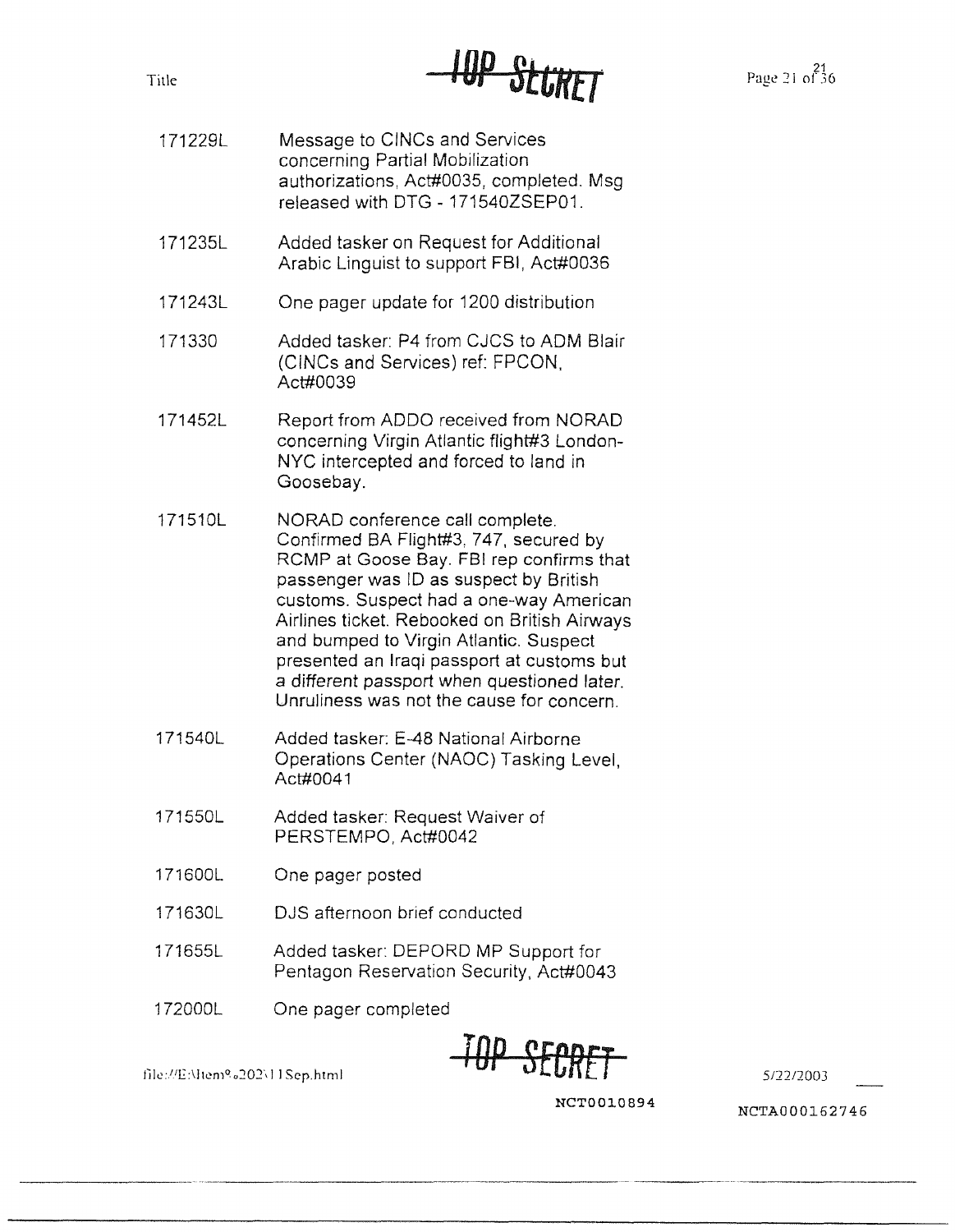- 180111 CJCS msg (170140Z Sep 01) reports SECDEF authorization of requirement for E-3 AWACS Aircraft and personnel to support USCINCSO CD ops until NLT 15 Nov 01. This will support increased requirement for AWACS support throughout CONUS, Alaska, and Hawaii. Further, CJCS reported SECDEF authorization (170141Z Sep 01) of the deployment of one quick reaction team (ORT), modified, to support USCINCENT crisis planning and ops.
- 181000L Change over briefing
- 181000L Day shift battle rhythm:-1 000L turn over briefing; 1200L - One pager update; 1330L - Slides due; 1400 - Sen Warner brief final (tent schedule for 1430); 1430L - Slides to graphics; 1530L - review pm brief; 1600L - One pager update; 1730L - DJS brief; 2000L - One pager update; 2200L - Turnover brief
- 181000L Actions being worked: DEPORD NORAD, Act#0009 (still working from 12 SEP suspense); TRANSCOM Request for Delegated Authority, Act#0030; Request for OPCON of USNS Comfort Security Augmentation Force, Act#0032; Joint Staff Requirement for Individual Mobilization Augmentees, Act#0034; Request for Additional Arabic Linguists, Act#0036; P4 From CJCS to C!NCS and Services ref: FPCON, Act#0039; DEPORD for MP Support for Pentagon Reservation Security. Act#0043; Request Waiver cf PERSTEMPO, Act#0044; Military Police Support for **MOW,** Act#0057
- 181200L One page update completed (posted 1223L)
- 181210L Per J31, Act#00S? to be closed and rolled into the MP support issue being worked as



tik: 1: 1: ltem<sup>9</sup> e202 11Sep.html 5/22/2003

**NCT0010895 NCTA000162747**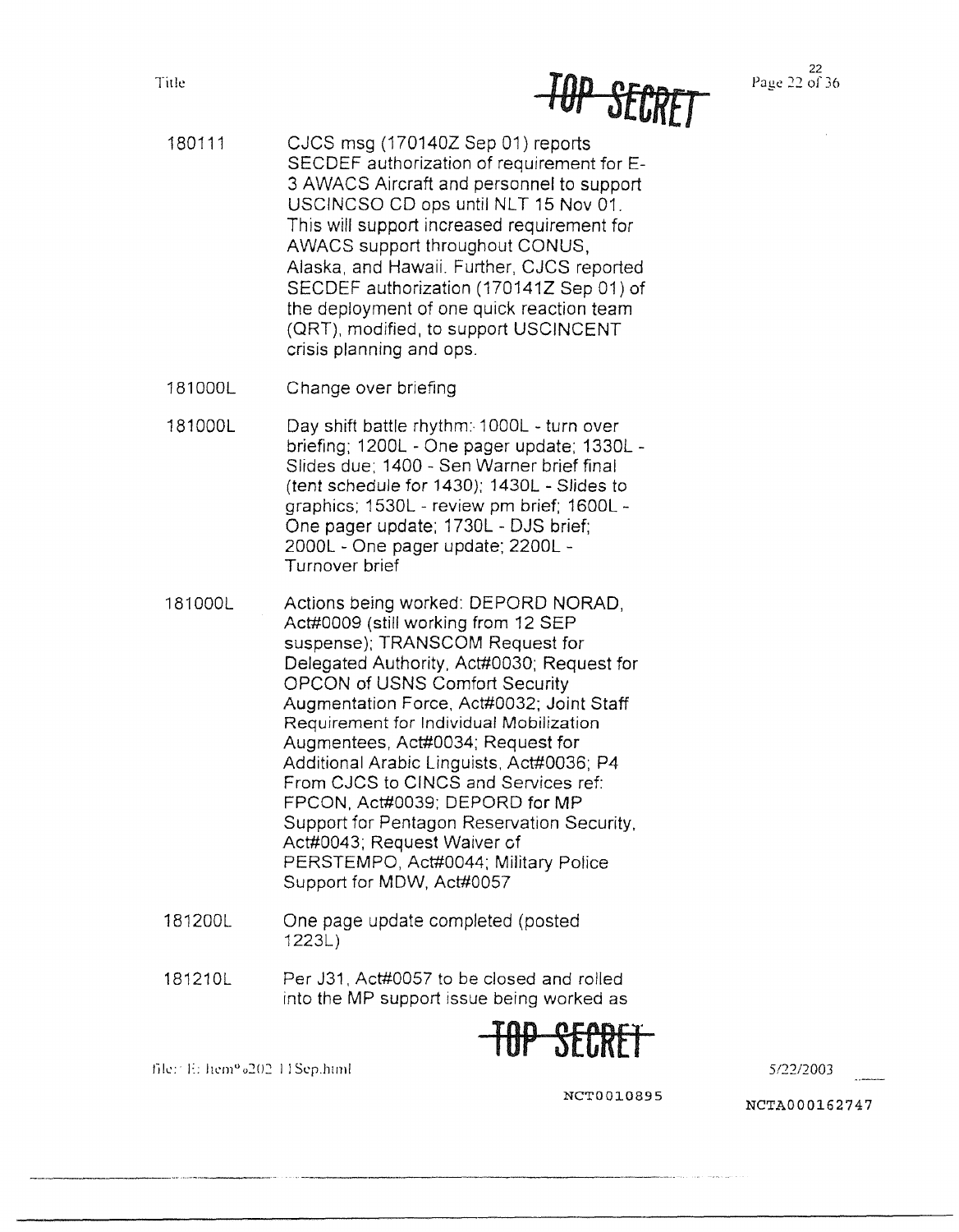TUT OLUNLI

### Act#0043.

- 181430L Sen Warner briefing conducted in CAT VCCAT Conf Room. Ended 1530L.
- 181455L CINCNORD DEPORD, Act#0009, completed. DTG 181855ZSEP01.
- 181500L Received notificaton of CAT composition, focus, and operations change effective 181800L.
- 181550L DEPORD for MP Support for Pentagon, Act#0043, completed. MSG DTG 181950ZSEP01
- 181555L Request for OPCON of USNS Comfort Security Force, Act#0032, completed. Msg OTG 181955ZSEP01
- 181645L One page update completed and distributed.
- 181730L PM DJS Brief conducted
- 181915L NW Flight #36 delayed at Dulles to investigate possible hijack incident. FBI determined no threat and closed the incident.
- 181955L Tasker added: SECDEF Direction for setting force protection conditions, Act#0069
- 182010L One page update distributed.
- 182200L Shift change over briefing
- 182240L NORAD conference call. 4-6 unidentified helos spotted near Palo Verde power plant (50 miles west of Phoenix, AZ) by plant personnel. Three F-16s from Davis Monthan scrambled with a tanker. At approx OOOOL, it was determined that the they were friendly but not following

 $\frac{1}{100}$  orbit

file: "Enliem® 0202-11Sep.html

**NCTOOl.0896**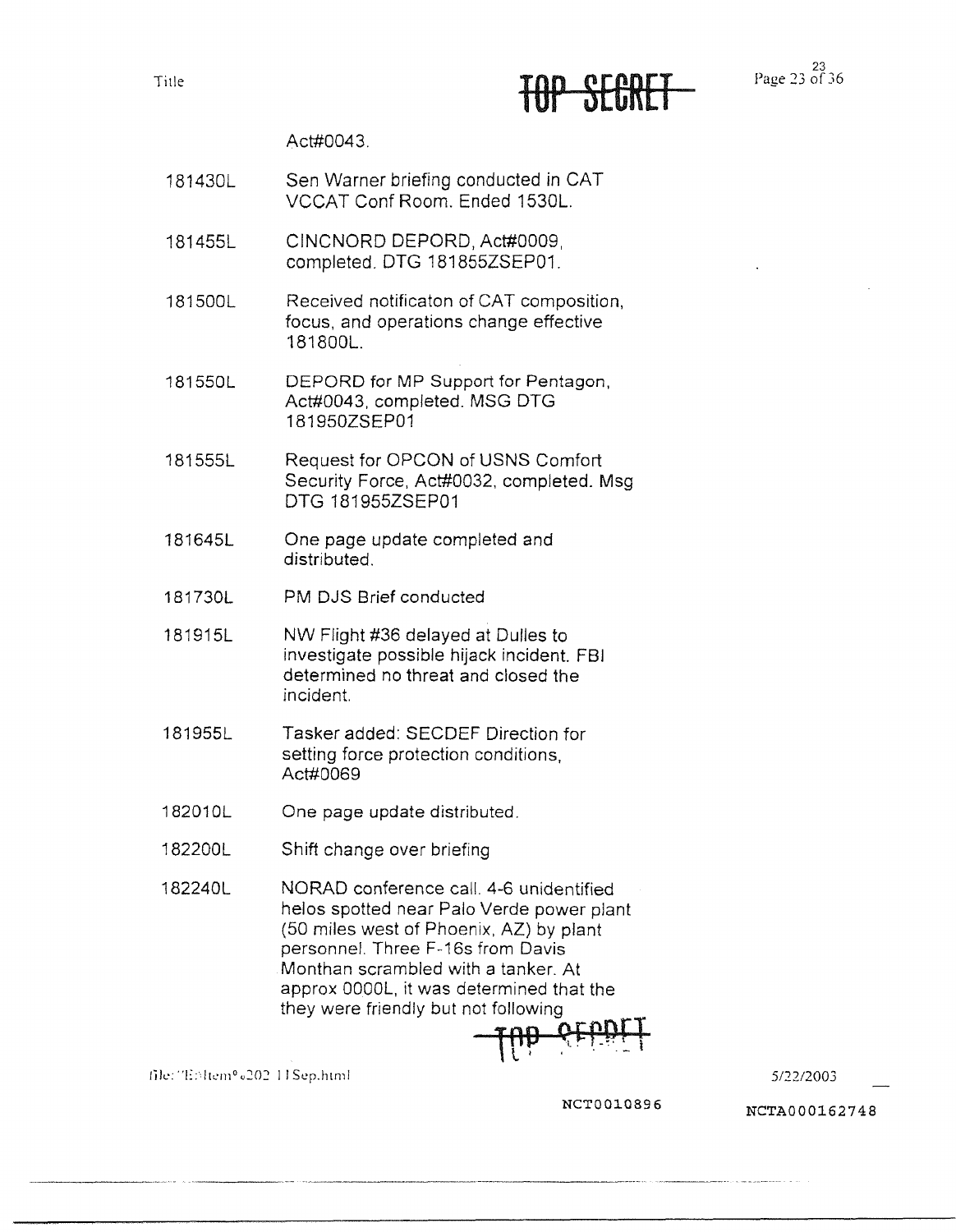

 $P_{\text{29C}}$  24  $^{24}_{0.36}$ 

procedures. Currently investigating identity of helos.

- 190024L USCG boarded MV Tiger in NYC; manifest !O'd 2 suspect personnel. FBI investigating.
- 190147L NORAD conference call initiated. Commercial aircraft (Malaysian 727-200 Vancouver to Anchorage) arrived off Anchorage w/o a flight plan. At 0140L, two F-15s launched out of Elmendorf and escorted aircraft to Anchorage.
- 190630L DJS Brief.
- 190710L Act #0069 returned by DJS with corrections. Looking for standard message vs. P4.
- 190750L NOBLE EAGLE brief and 1 page summary sent to Principles.
- 190900L Act#0069 (SECDEF Direction for Setting FP CON) returned to DJS office (190900L)
- 191000L Shift Change Brief Conducted
- 191000L Day shift schedule: 1100L - Team brief; 1200 - One pager update: 1330 - brief slides due: 1430 - Slides to graphics; 1530 briefing review: 1600 - One pager update; 1630 - Final brief; 1730 - DJS Brief update; 2000 - One pager update: 2200 - shift change briefing
- 191000L Actions working: TRANSCOM Request for Delegated Authority, Act#0030; JS Requirement for Individual Mobilization Augmentees, Act#0034: Request for Additional Arabic Linguists. Act#0036; CINC and Service Response for FPCON "C" challenges, Act#0039; SECDEF Direction for Setting FPCON, Act#0069; MOD1 to NORAD DEPORD for OPN NOBLE EAGLE, Act#0070: Request for Clarification of DEFCON Levels. Act#0079.

TOP SECPFT

file: E: Item<sup>6</sup> 202 11Sep.html

**NCT0010897** 

**NCTA000162749** 

512212003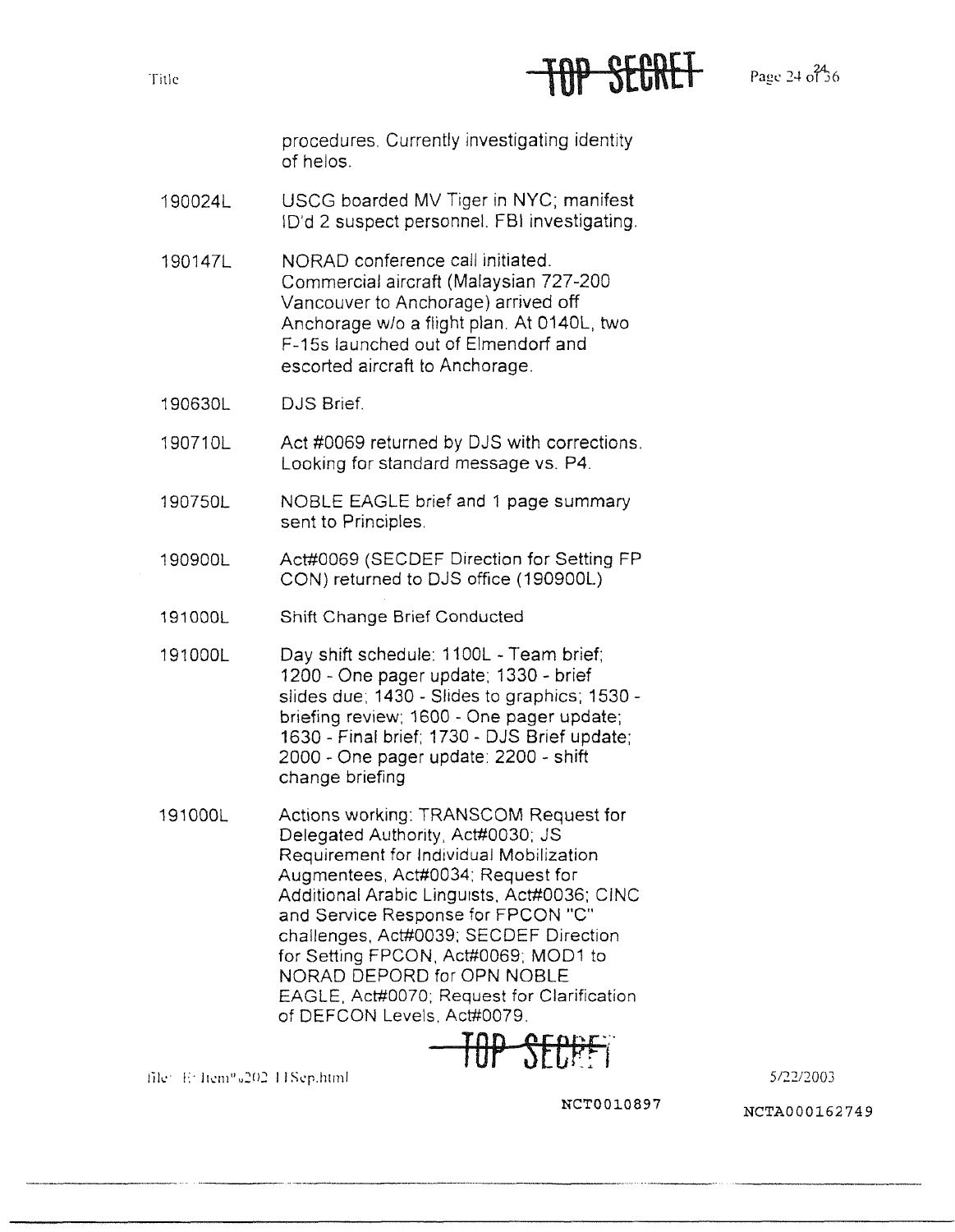### Title **Page 25 of 36** Tube **25 of 36** Tube **Page 25 of 36**

- 191258L NOBLE EAGLE 1 page summary posted
- 191620L NOBLE EAGLE 1 page summary posted
- 191640L DJS Brief moved freom 1730L to 1?00L, J-Codes Notified
- 191700L DJS Brief
- 191830L New Action: Chemical/Biological Defense Planning for the Pentagon, Act#0076
- 192047L Received NOTAM from USAF LNO stating that IFR flight restrictions lifted by FAA effective immediately nation wide. Class B flight restriction increased (meaning that broadest extent of TCAs were dropped down to surface). Means virtually all aircraft can be operated in VFR conditions without flight plans. Exceptions include bans on VFR training flights, traffic and news reporting but does not limit photographic or sight-seeing type flights.
- 192200L Changeover brief

file: E. .ltem" c202 11 Sep.html

- 200302L DOMS alerted JFCOM that formal tasking for CBIRF (Chem Bio Immediate Resp Force) to support POTUS speech to Joint Session of Congress will be issued by OSD EXEC SEC this morning.
- 200515L Act#00?0 coordinated with J-31 EA
- 200950L Shift Change Brief Conducted
- 201100L Team Briefing Conducted - -Day shift schedule: 0950L Shift Change Brief; 1100L - Team brief; 1200 - Noble Eagle One Page Update; 1330 - Brief Slides Due; 1430 - Slides to Graphics; 1530 - Briefing Review; 1600 - Noble Eagle One Page Update; 1630 - Final Brief Rvw; 1730 - DJS CAT Brief; 2000 - Noble Eagle One Page Update; 2200 - Shift Change Brief



5/22/2003

**NCT0010898**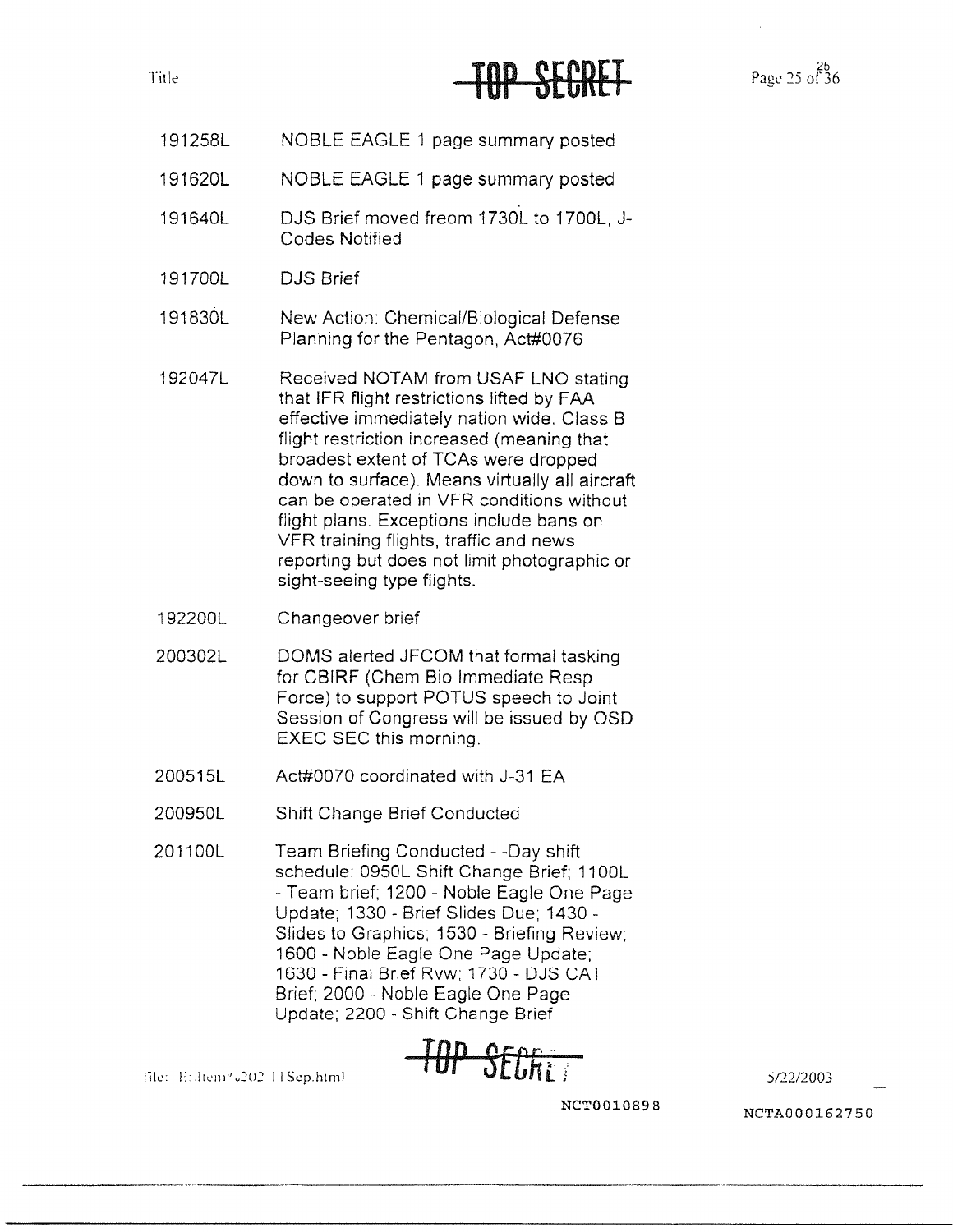

- 201225L NOBLE EAGLE One Page Summary Posted
- 201400L New Action: USMC Request for DEPORD for Exchange Officers, Act#0089
- 201405L Answered Informal White House Military Office Question Regarding Defense (CAP) Posture of Airspace over DC for POTUS 20 SEP Speech to Congress
- 201630L NOBLE EAGLE One Page Summary Posted
- 201730L DJS Brief
- 201830L CAT Rep attends OSD Crisis Coordination Center Daily Briefing
- 201900L Team Briefing Conducted
- 202010L Information System Officer Reports S!PERNET Connectivity Between Pentagon **1.4(g)** - Tech Working Situation -- Will Report when Operational
- 202015L New Action: CJCS Info Memo to SECDEF RE: TGT Suggestions. Act#0093
- 202045L NOBLE EAGLE One Page Summary Posted
- Information System Officer Reports 202100L SIPERNET Connectivity Between Pentagon  $1.4(g)$
- 202100L POTUS Address to Joint Session of Congress
- 202150L Shift Change Brief Conducted
- 200400L Received TRANSCOM chop of DEPORD #2. Still waiting for CENTCOM chop.
- 200500L Act#0093· status in J-3 MILSEC

file E: hem<sup>e 6202</sup> HSep.html

**TOP** *SECftET* 

512212003

NCT0010899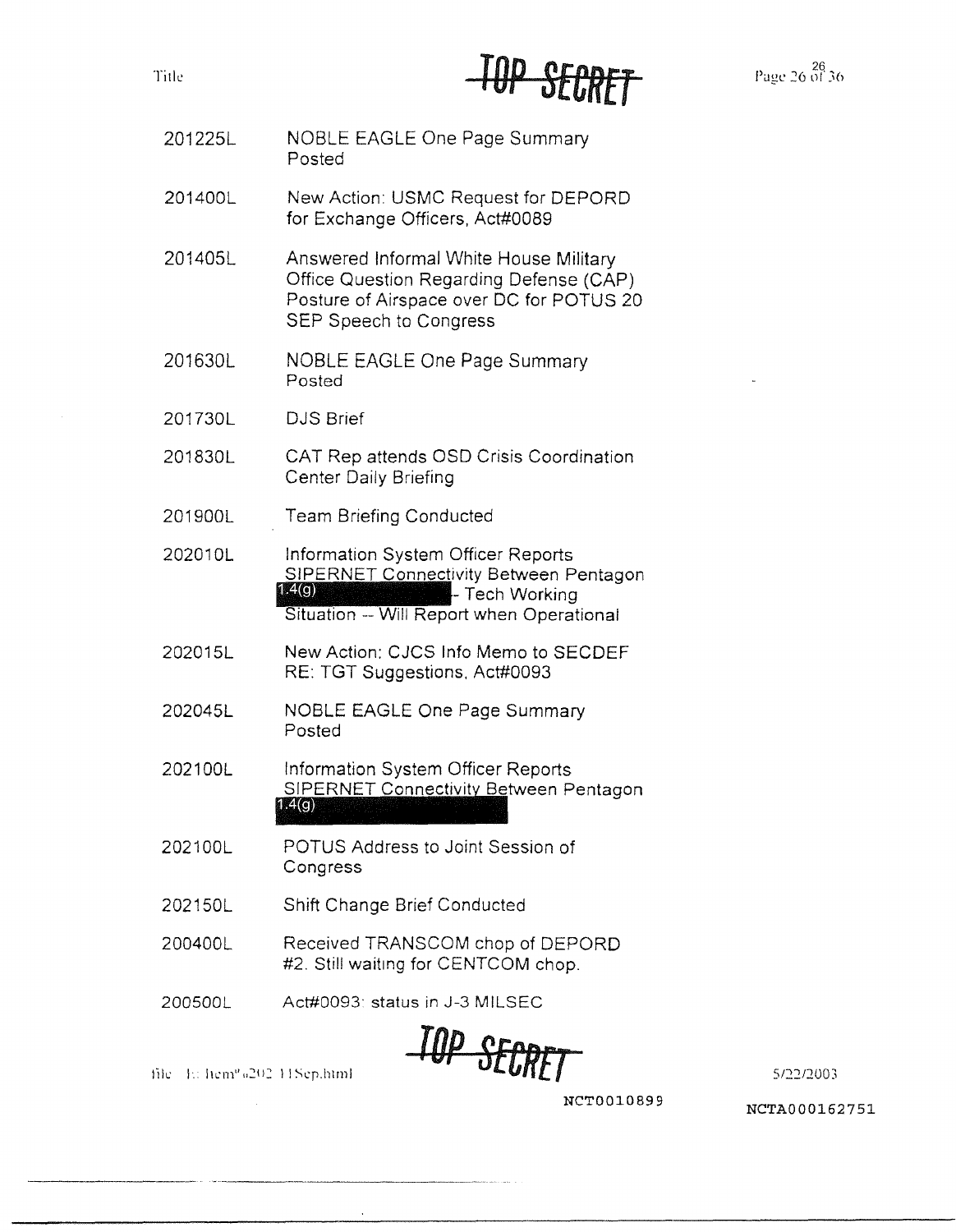Title  $\overline{10}P$  SECRFf  $P_{\text{age 27 of 36}}^{27}$ 

- 200630L DJS brief
- 210650L Received tasking to prepare talker for J-31 to take with him to the Hill
- 210740L DEPORD Mod 1 with DJS

DEPORD Mod 2 should be back to CAT by 0900

- 210745L CAT notified airlift doesn't have permission to land in Bahrain (SIAB). No expectations for permission until approximately 230600Z (Sunday).
- 210950L Shift Change Brief Conducted
- 211100L Team Briefing Conducted - -Day shift schedule: 0950L Shift Change Brief; 1100L - Team brief; 1200 - Noble Eagle One Page Update; 1330 - Brief Slides Due; 1430 - Slides to Graphics; 1500 - Briefing Review; 1600 - Noble Eagle One Page Update; 1630 - Final Brief Rvw; 1730 - DJS CAT Brief; 2000 - Noble Eagle One Page Update; 2150 - Shift Change Brief
- 211149L CAT notified by Chief, Bahrain SAO that deployment clearance granted for landing authority in Bahrain
- 211200L Ofc of the Chairman requested copy of the 1818402 DEPORD -- Delivered
- 211200L CAT completed and delivered Operation nickname recommendations to the J-33
- 211241L NOBLE EAGLE One Page Summary Posted
- 211500L CAT Briefing Review -- Changes to **Graphics**
- 211716L NOBLE EAGLE One Page Summary Posted



file. 'T:\ltcm0 u:::'02·. 11 Sep.html 5/22/2003

**NCTOOl.0900** NCTA000162752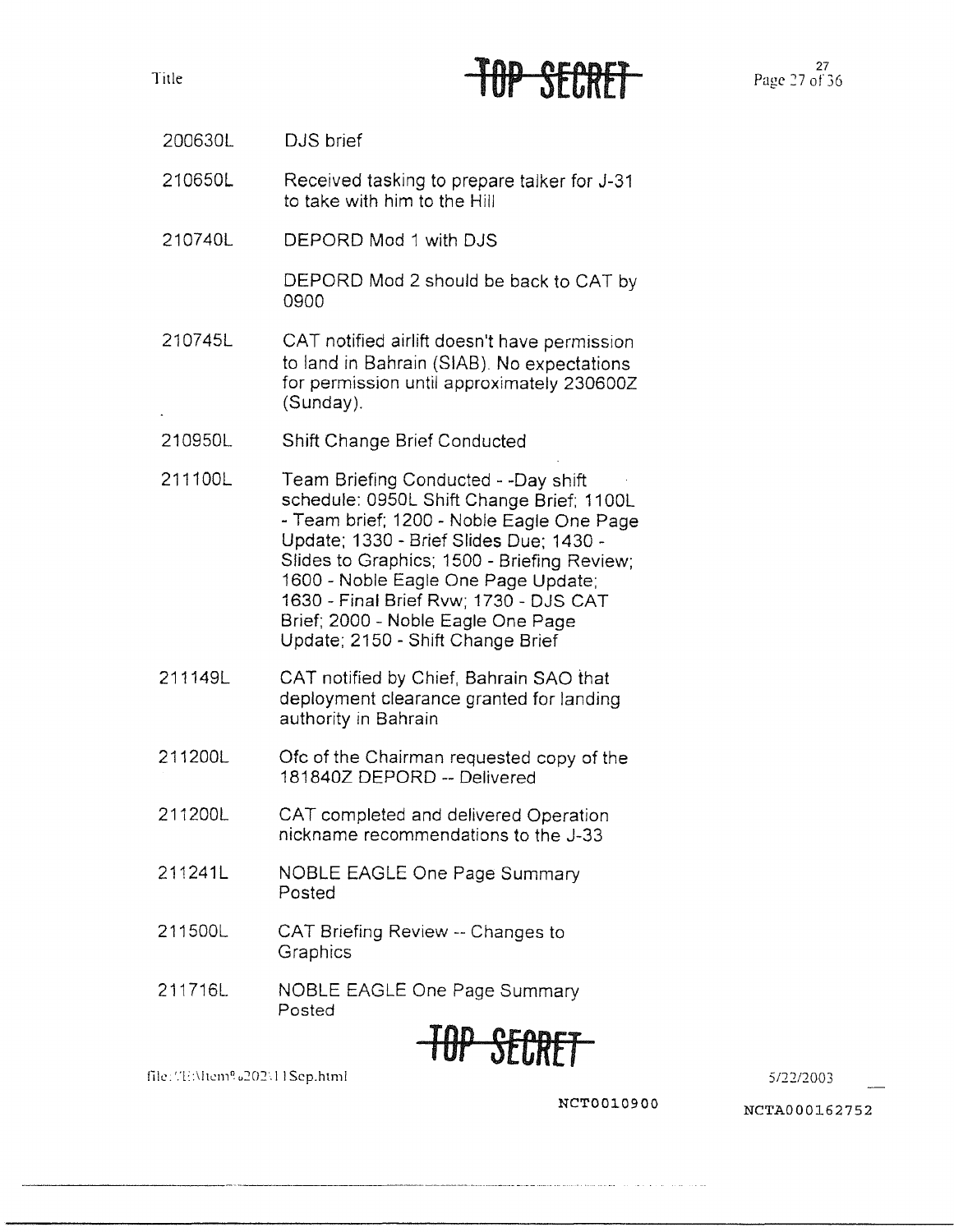|  |  | R. | 1111 |  |  |
|--|--|----|------|--|--|

- 211730L DJS Brief
- 212027L NOBLE EAGLE One Page Summary Posted
- 212000L Changeover Brf
- 212100L Notified by J-5 LNO that 2 J-5 Reps (BG Chilton and LTC Paulk) are traveling to Pakistan (ETA 221900L Sep) for discussions with Pakistan officials. They will be part of a interagency working group including CENTCOM, OSD, and DOS reps.
- 220100L Act#0089 w/ Adm Bullard
- 220200L Notified about Country team meeting w/ Bahrain officials later today. Tanker deployment approved but still no landing approval.
- 220630L DJS brief
- 220950L Changeover Brf
- 221030L Tasked CINC LNOs to provide input to an information paper on DEFCON 3
- 221112L MOD 1 to NORAD DEPORO approved - DTG 221512Z SEP 01
- 221225L NOBLE EAGLE One Page Summary Posted
- 221330L CAT Briefing slide to graphics
- 221610L NOBLE EAGLE One Page Summary Posted
- 221630L DJS brief

file:/'E:'hemº 0202' 11Sep.html

- 222DOOL Changeover Brief
- 222007L NOBLE EAGLE One Page Summary Posted



5/22/2003

**NCT0010901**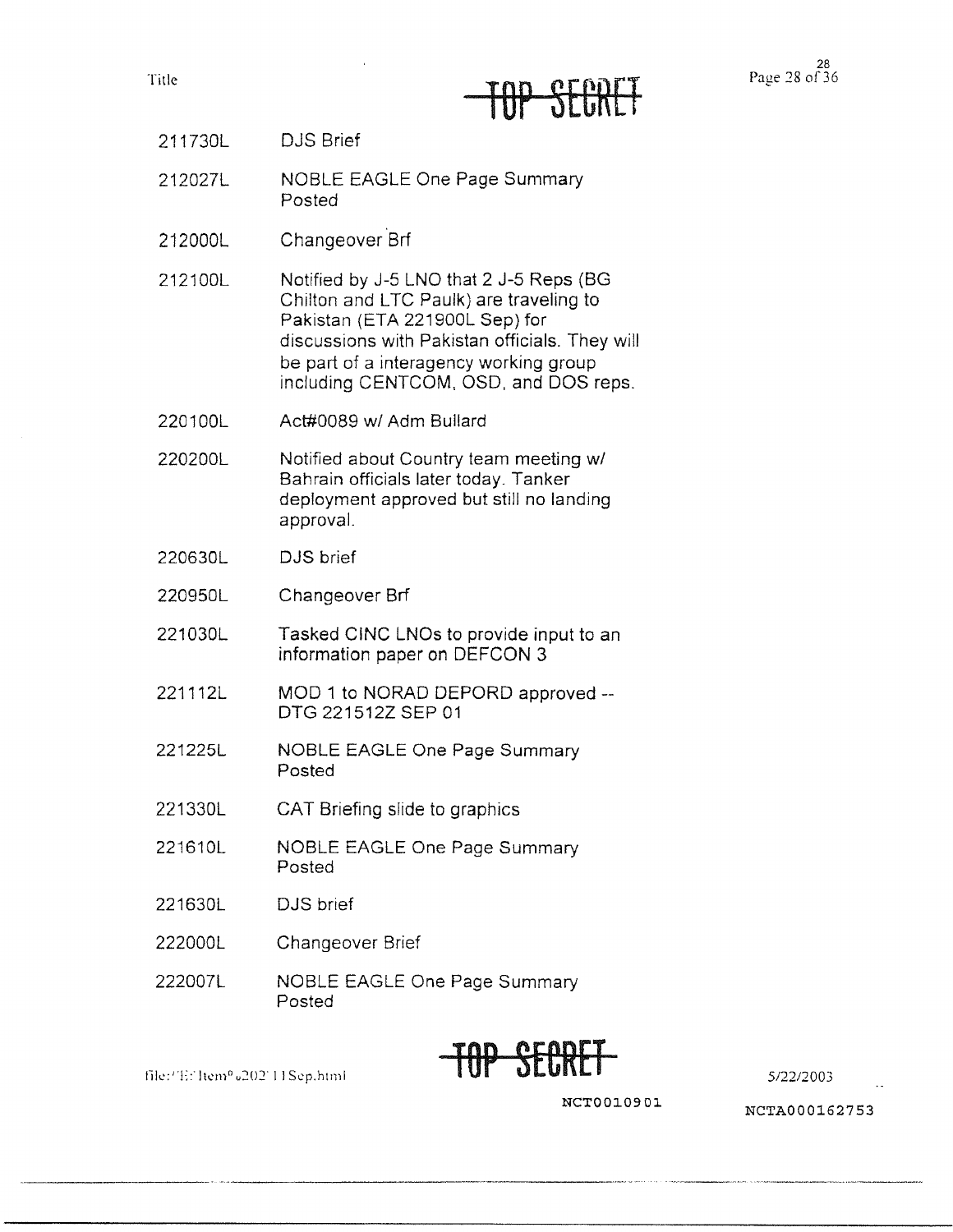## TUT JEUNCI

- 230640L PACOM (Col Brewster) called requesting a clarification on the DEPORD 2 PACOM tasking (ref: Cl Unit ).
- 230730L ACT# 99-1 given to TM CHF
- 230950L CAT Shift change briefing
- 231030L DJS Brief
- 231130L CAT Huddle, review of briefing
- 231241L NOBLE EAGLE One Page Summary Posted
- 231330L Day shift schedule: 0950L Shift Change Brief; 1130L - Team brief; 1200 - Noble Eagle One Page Update; 1430 - Brief Slides Due; 1500 - Briefing Review; 1600 - Noble Eagle One Page Update; 1630 - Final Brief **Rvw;** 1730 - Internal CAT Brief; 2000 - Noble Eagle One Page Update; 2150 - Shift Change Brief
- 231400L Responded to J-31 question concerning numbers of AWACs in the USAF
- 231510L Met with J-3, J-31, J-33 regarding CAT Briefing and changes to meet the intent of the CJCS
- 231600L Internal CAT brief review -- discussed required changes and way ahead
- 231630L Contacted CENTCOM LNO to the Joint Staff and requested that he come in to address CAT briefing slide issues
- 231707L NOBLE EAGLE One Page Summary Posted
- 232048L NOBLE EAGLE One Page Summary Posted
- 232140L New Actions: DEFCON P-FOR Msg --

$$
\overline{\text{HIP} \text{SE}}_{\text{total}}
$$

file:"E: Item<sup>6</sup> =202 11Sep.html

512212003

NCT0010902 NCTA000162754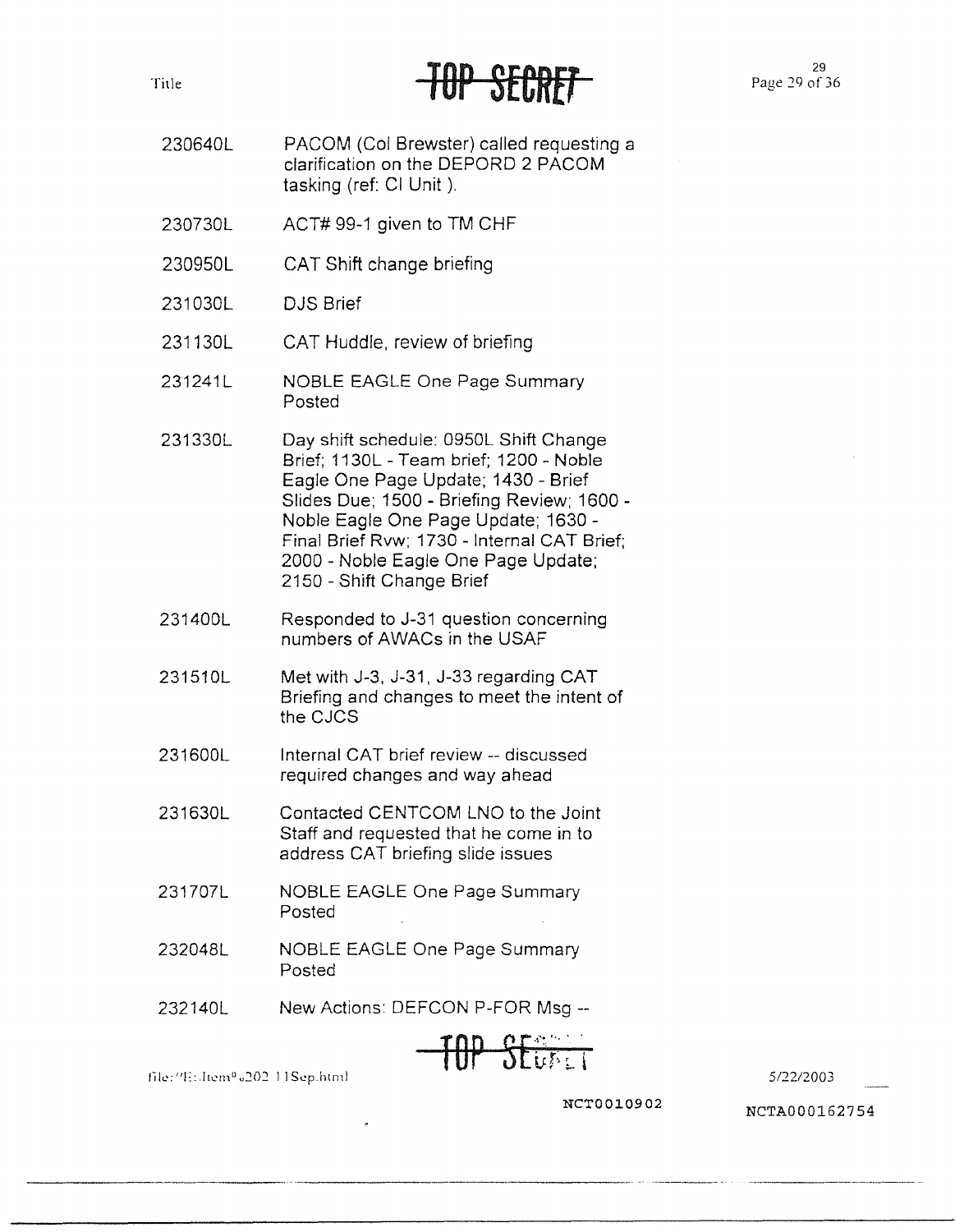Page 30 of 36

WTC0100-01; Rqst for Increase to Partial Mobilization -- WTC0101-01; Reply to Singapore Offer for use of 2 KC-135s - WTC0102-01

232150L Shift Change Briefing

232000L Night Battle Rhythm: 2300 Team Huddle followed by Briefing POC Review; 0200 Slides to Briefer: 0330 Dry Run; 0430 Final Brief and 1-page Review; 0500 Slides to Graphics: 0530 J-3 Update; 0630 DJS Brief; 0800 Team Huddle: 0950 Changeover Brief

240200L Act#100-01 (DEFCON 3 Msg) to TMCHF and CAP Summary tasker in with TMCHF

- 240400L NSC Questions Info for J31 in with TMCHF
- 240630L DJS Brief
- 240950L Shift change brief
- 241000L Day battle rythm: 1200 Operation Noble Eagle one page summary, 1330 slides due to team briefer, 1430 slides to graphics, 1500 review brief, 1600 Operation Noble Eagle one page summary, 1630 review brief. 1730 brief to DJS in ECR, 2000 Operation Noble Eagle one page summary, 2150 shift change brief
- 241730L DJS brief (to J-3)
- 242026L Received AMEMBASSY PORT LOUIS 241427Z SEP 01 from Mr Steve Stephens at DoS. The message reports suspicious cargo--explosives--on MV ANGELINA 1. The ship's destination is believed to be Diego Garcia.
- 242200L Turnover Brief Conducted. New logistics slide to be added.
- 242300L Team met to ensure all knew priority of

**TOP SEGRET** *5/22/2003* 

file: E: Item<sup>o</sup> a202 11Sep html

**NCT0010903** NCTA000162755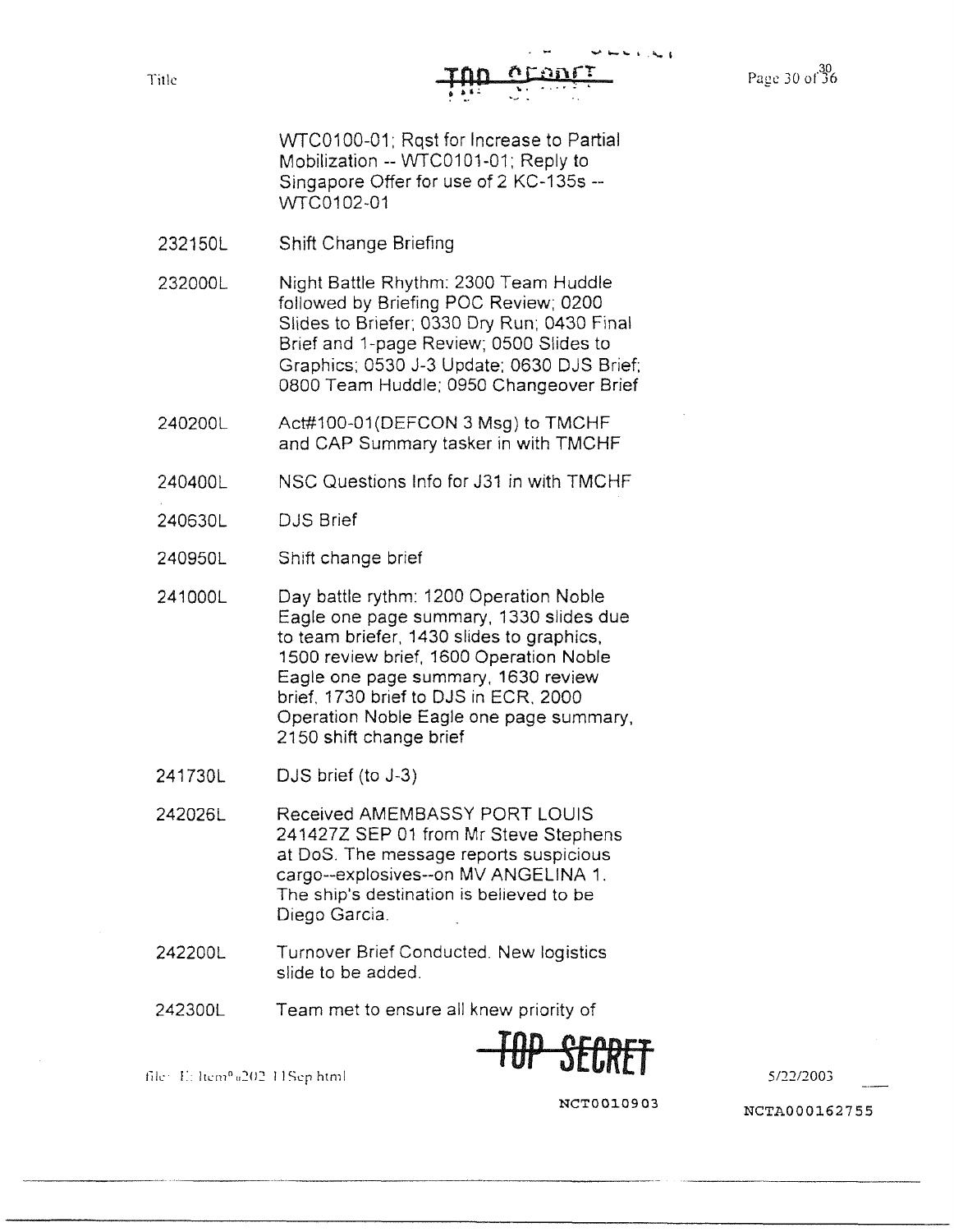### Title Page 31 of 36

taskings for the watch. Slides due by 0230; Dry run brief set for 0330: Noble Eagle 1 pager due 0330; Slides to graphics NLT 0430. All ready for J3 review by 0500 and 0630 DJS brief in the ECR.

- 250330L Conducted dry run of brief. Received CENTCOM RFF 4, DEPORD 3 to be ready for DJS at 0630 brief.
- 250530L 1 Pager and brief copied and ready for 0630 brief

250630L DJS Briefing conducted in ECR. Issue was desire for intel from criminal investigation side (FBI) for defense of homeland planning purposes.

- 250950L CAT turnover brief conducted
- 251000L CAT Shift Change
- 251030L CAT Huddle -- Review of actions/briefing
- 251225L NOBLE EAGLE One Page Posted
- 251530L CAT Briefing Review
- 251600L Final Briefing Review
- 251606L NOBLE EAGLE One Page Posted
- 251630L DJS CAT Briefing -- ECR
- 251800L CAT Huddle -- Discussed Changes to CJCS Briefing Slides
- 252007L NOBLE EAGLE One Page Posted
- 252150L Shift Change Brief
- 252200L CAT Shift Change
- 252300L Team Huddle

file: 'E: Jiem® 0202 11Sep.html

26 0100L Act#132-01 initiated

TOP SECRll

5/22/2003

NCT0010904 NCTA000162756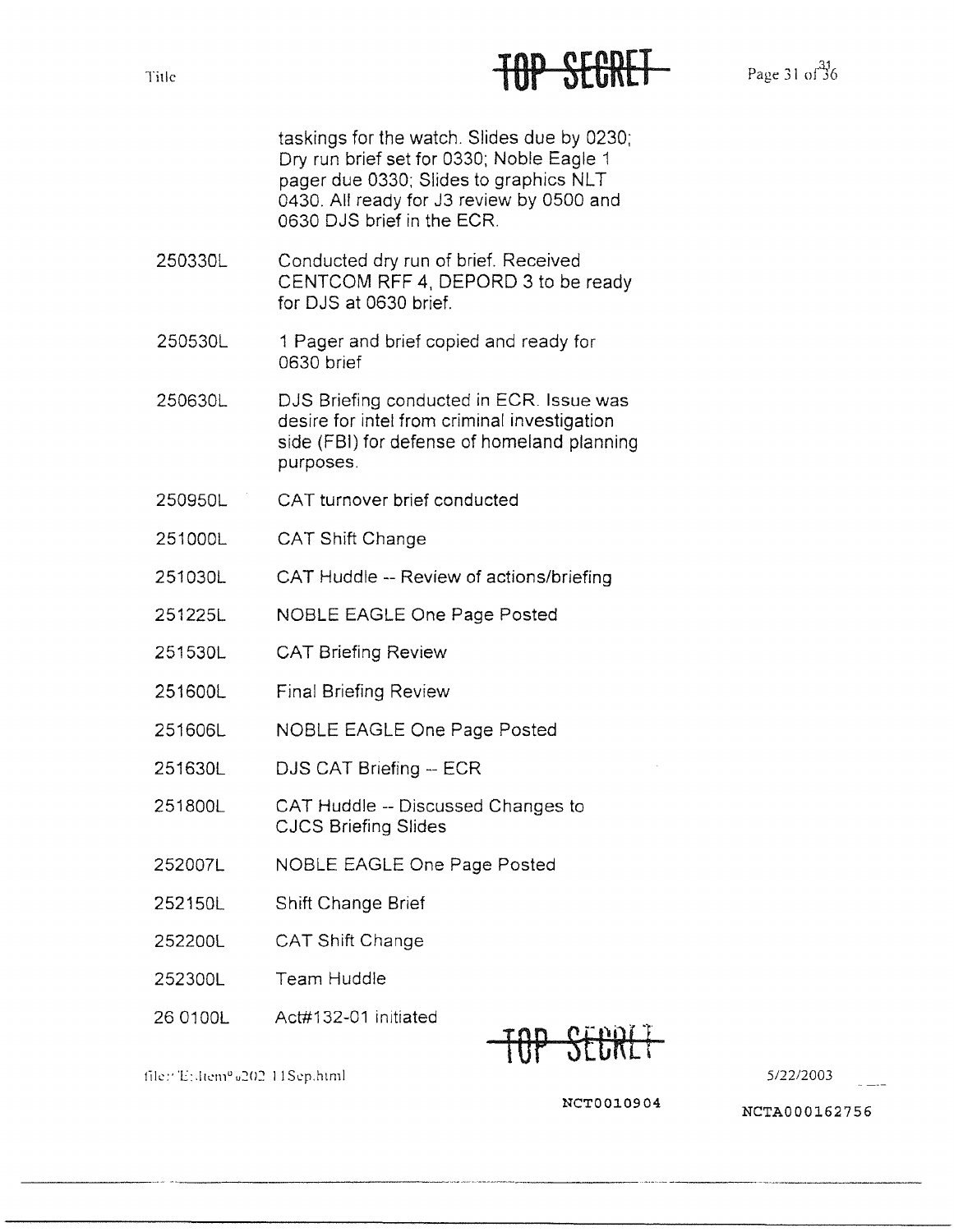

Page 32 of 36

- 260230L Act#137-01 initiated
- 260630L DJS Brief
- 260950L Shift Change Brief
- 261000L CAT Shift Change
- 261030L CAT Huddle -- Discussed Slides changes, weather data, and reviewed ongoing actions
- 261200L Selected CAT personnel attended a Plaque presentation ceremony hosted by the Chairman of the Joint Chiefs of Staff - Plaques were presented to representatives of the Red Cross. Salvation Army, and two Christian relief organizations.
- 261259L NOBLE EAGLE One Page Posted
- 261311L -- Corrected -- NOBLE EAGLE One Page Posted
- 261400L CAT Dry Run of Briefing Slides
- 261530L Final Review. CAT Briefing
- 261624L NOBLE EAGLE One Page Posted
- 261630L DJS Brief
- 261915L Notified that DEPORD Ser003 was released -- DTG 262225Z Sep 01
- 262000L CAT Huddle -- outlined tasks for the briefing and future info papers
- 262026L NOBLE EAGLE One Page Posted
- 262150L Shift Change Brief
- 262200L Shift Change

file: E: Item<sup>o</sup> 202 11Sep.html

262300L Team huddle for briefing guidance



**NCT0010905 NCTA000162757**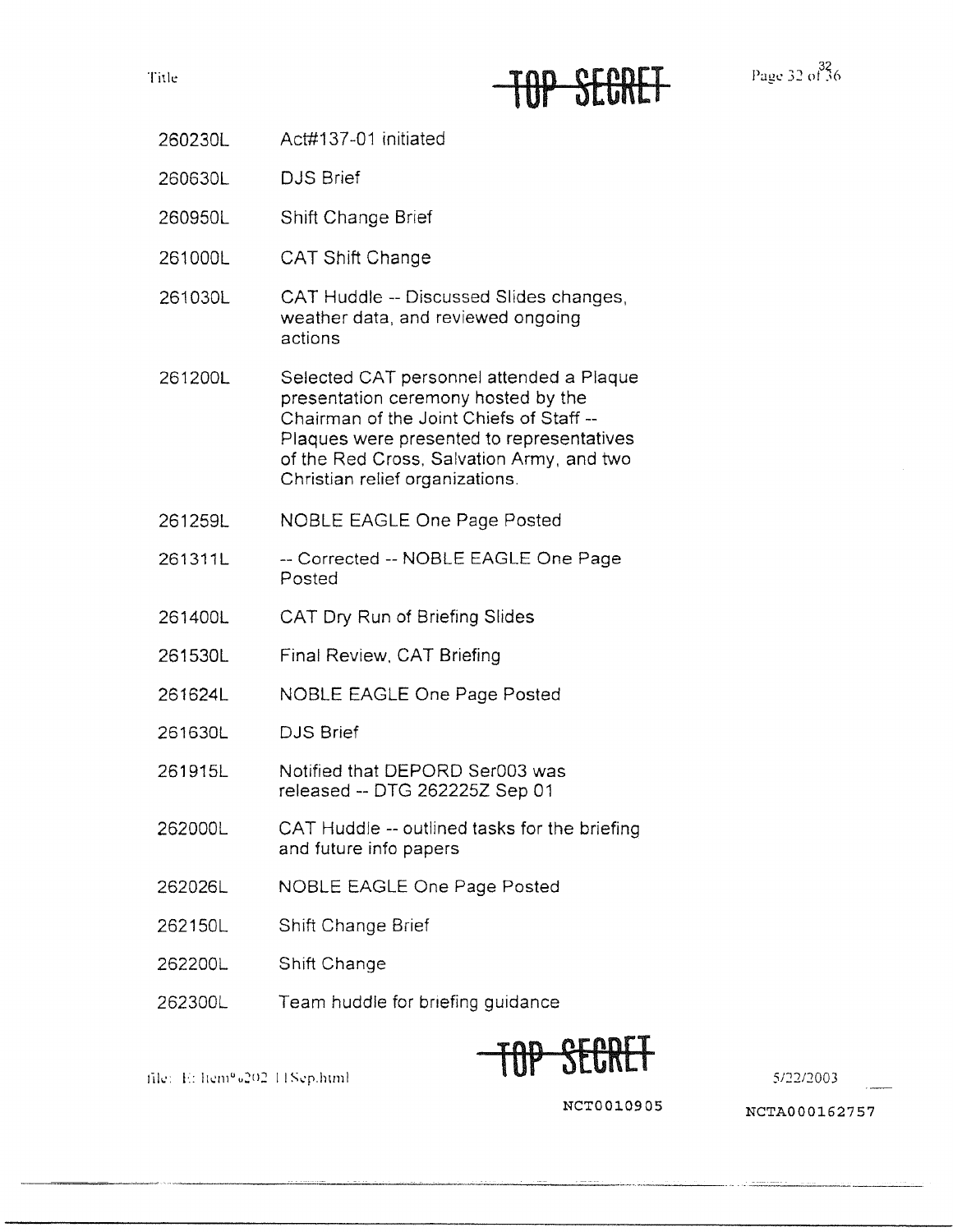# TOP SECRET

Page 33 of 36

| 270300L | DJS Dry Run                                                    |
|---------|----------------------------------------------------------------|
| 270630L | <b>DJS Brief</b>                                               |
| 270800L | Team Huddle--AAR for the night                                 |
| 270950L | Shift Change Brief                                             |
| 271000L | Shift Change                                                   |
| 271030L | CAT Huddle -- Review of daily actions and<br>activities        |
| 271222L | <b>NOBLE EAGLE One Page Posted</b>                             |
| 271226L | New CAT Watch Bill posted by J-33A                             |
| 271250L | <b>ENDURING FREEDOM (EF) One Page</b><br>Posted                |
| 271400L | CAT Briefing dry run -- CAT Huddle                             |
| 271500L | Notified that CAT Briefing time changed<br>from 1630L to 1730L |
| 271610L | <b>NOBLE EAGLE One Page Posted</b>                             |
| 271658L | <b>ENDURING FREEDOM (EF) One Page</b><br>Posted                |
| 271730L | <b>DJS Brief</b>                                               |
| 272011L | <b>NOBLE EAGLE One Page Posted</b>                             |
| 272200L | Changeover Brief                                               |
| 272300L | <b>Team Huddle/Briefing Guidance</b>                           |
| 280300L | Dry Run                                                        |
| 280400L | <b>Final Review</b>                                            |
| 280630L | <b>DJS Brief</b>                                               |
|         |                                                                |

280800L Team Huddle

fik:1/E:\ltl'm 0 u:202, 11 Sep.html **TOP SECR1J** 5/22/2003

**NCTOOJ.0906** NCTA000162758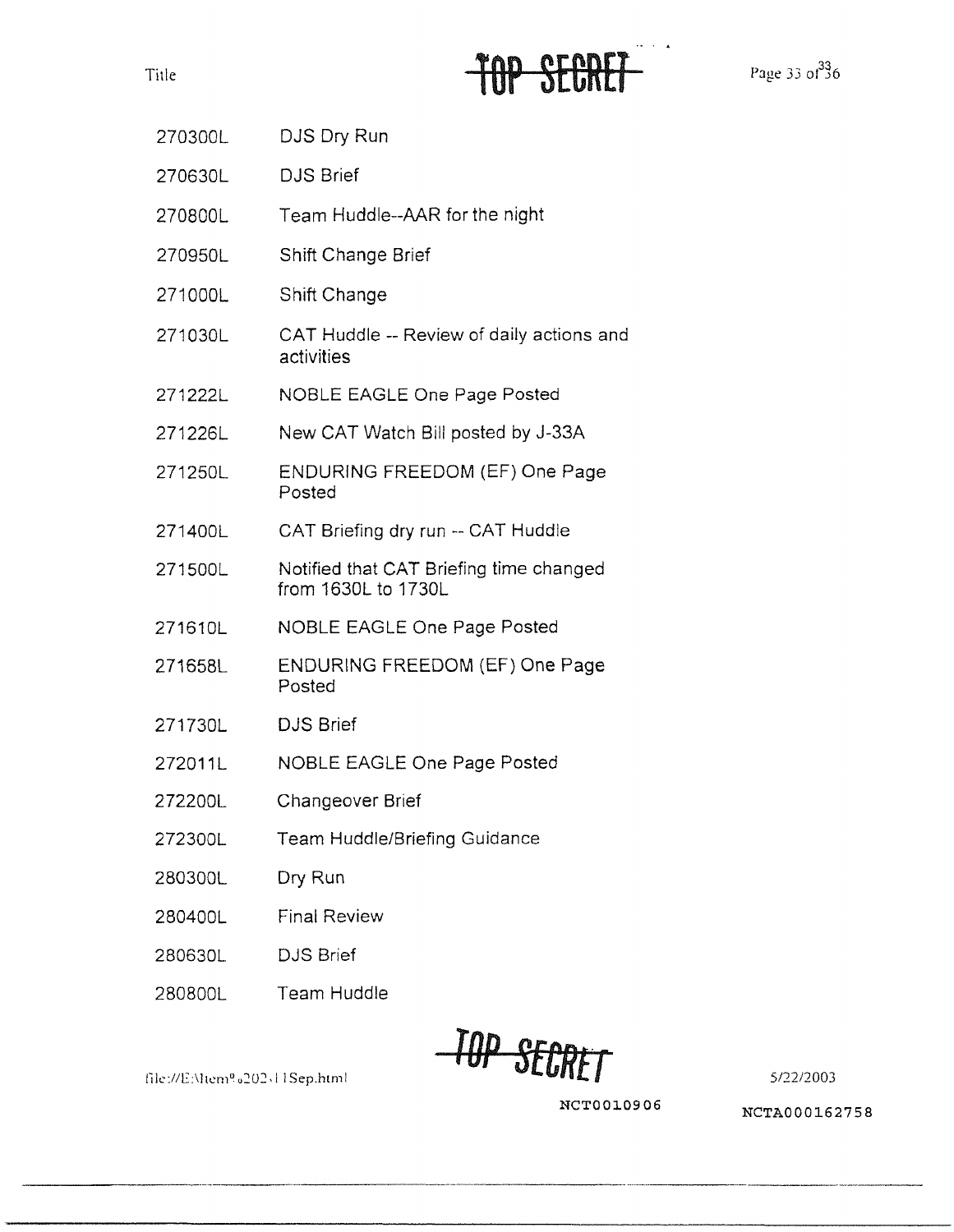| 280950L | Shift Change Briefing |
|---------|-----------------------|
| 281000L | Shift Change          |

281212L NOBLE EAGLE One Page Posted

- 281235L ENDURING FREEDOM (EF) One Page Posted
- 281400L CAT Huddle -- CAT Briefing Dry Run
- 281602L NOBLE EAGLE One Page Posted
- 281630L DJS Briefing
- 281645L ENDURING FREEDOM (EF) One Page Posted
- 282017L NOBLE EAGLE One Page Posted
- 282150L Shift Change Briefing
- 282200L CAT Shift Change
- 282300L Team Huddle/Brief Guidance
- 290300L Dry Run
- 290400L Final Review of Brief
- 290630L DJS Brief
- 290800L Team Huddle
- 290950L Shift Change Brief
- 291000L CAT Shift Change
- 291130L CAT Huddle -- Discussed passed down items and taskings for the day.
- 291209L ENDURING FREEDOM (EF) One Page Posted
- 291210L NOBLE EAGLE One Page Posted

$$
\frac{d\mathcal{L}^{\text{max}}}{d\mathcal{L}^{\text{max}}}
$$

file: "E: ltem" u202 11Sep.html 5/22/2003

**NCTOOl.0907** NCTA000162759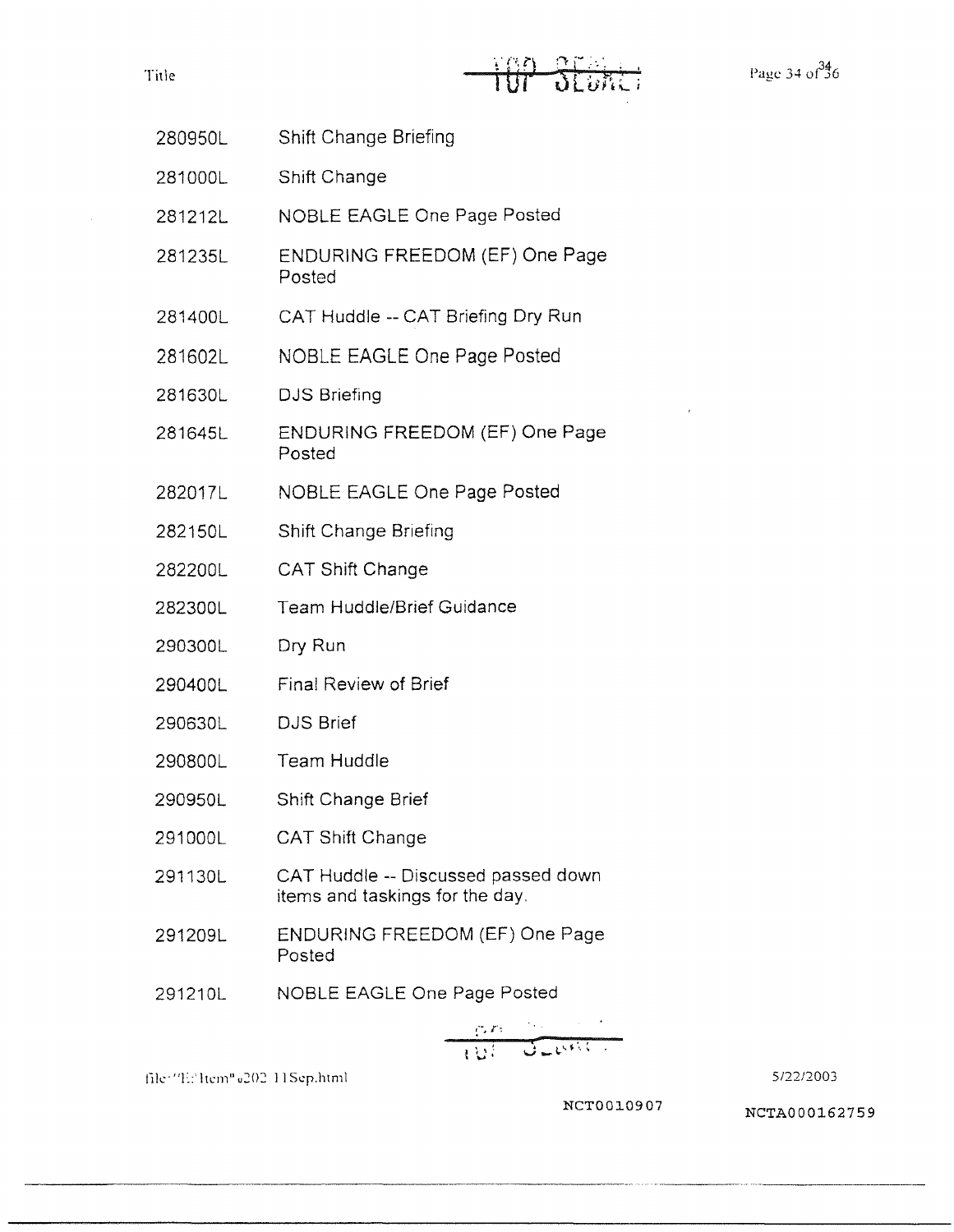

- 291553L ENDURING FREEDOM (EF) One Page Posted
- 291603L NOBLE EAGLE One Page Posted
- 291900L Navy LNO received call from Navy Watch Team requesting VADM Doran's secure phone number for SECSTATE -- Relayed number, called VADM Doran and briefed him that the SECSTATE was trying to get in touch with him.
- 291900 2000L Received telephonic inquiries from VADM Doran requesting secure numbers for the J-3 and J-5. Provided VADM Doran numbers and other selected information.
- 292000L NOBLE EAGLE One Page Posted
- 292013L -- Corrected -- NOBLE EAGLE One Page Posted
- 292150L Shift Change Brief
- 292200L CAT Shift Change
- 292300L Team Huddle
- 300400L Final Review
- 300950L Shift Change Briefing
- 301000L CAT Shift Change
- 301005L CAT Huddle -- Briefing Murder Board
- 301216L NOBLE EAGLE One Page Posted
- 301230L J-3 Brief
- 301336L ENDURING FREEDOM One Page Posted
- 301417L -- Corrected -- ENDURING FREEDOM One Page Posted
- 301600L NOBLE EAGLE One Page Posted



file://Enltem<sup>0</sup> 0202-11Sep.html

**NCTOOl.0908 NCTA000162760**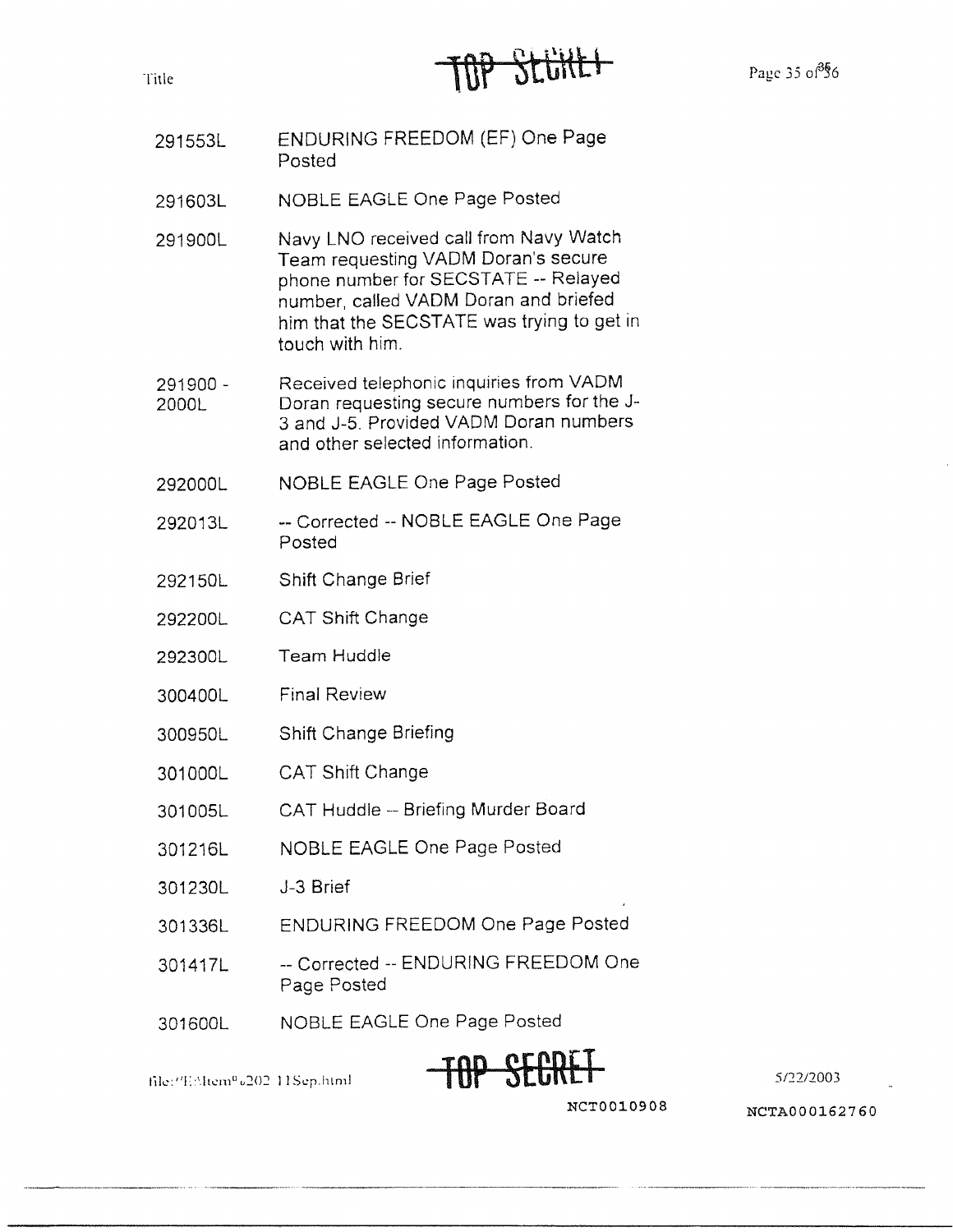### Title Title **TOP SECRE**

- 301605L CAT Review (Murder Board) of VIP Briefing
- 302003L NOBLE EAGLE One Page Posted
- 302150L Shift Change Briefing
- 302200L CAT Shift Change

*/l)p* **S[f,/)/:1** 5/22/:2003

**NCT0010909** NCTA000162761

file F: Item® 0202 11Sep.html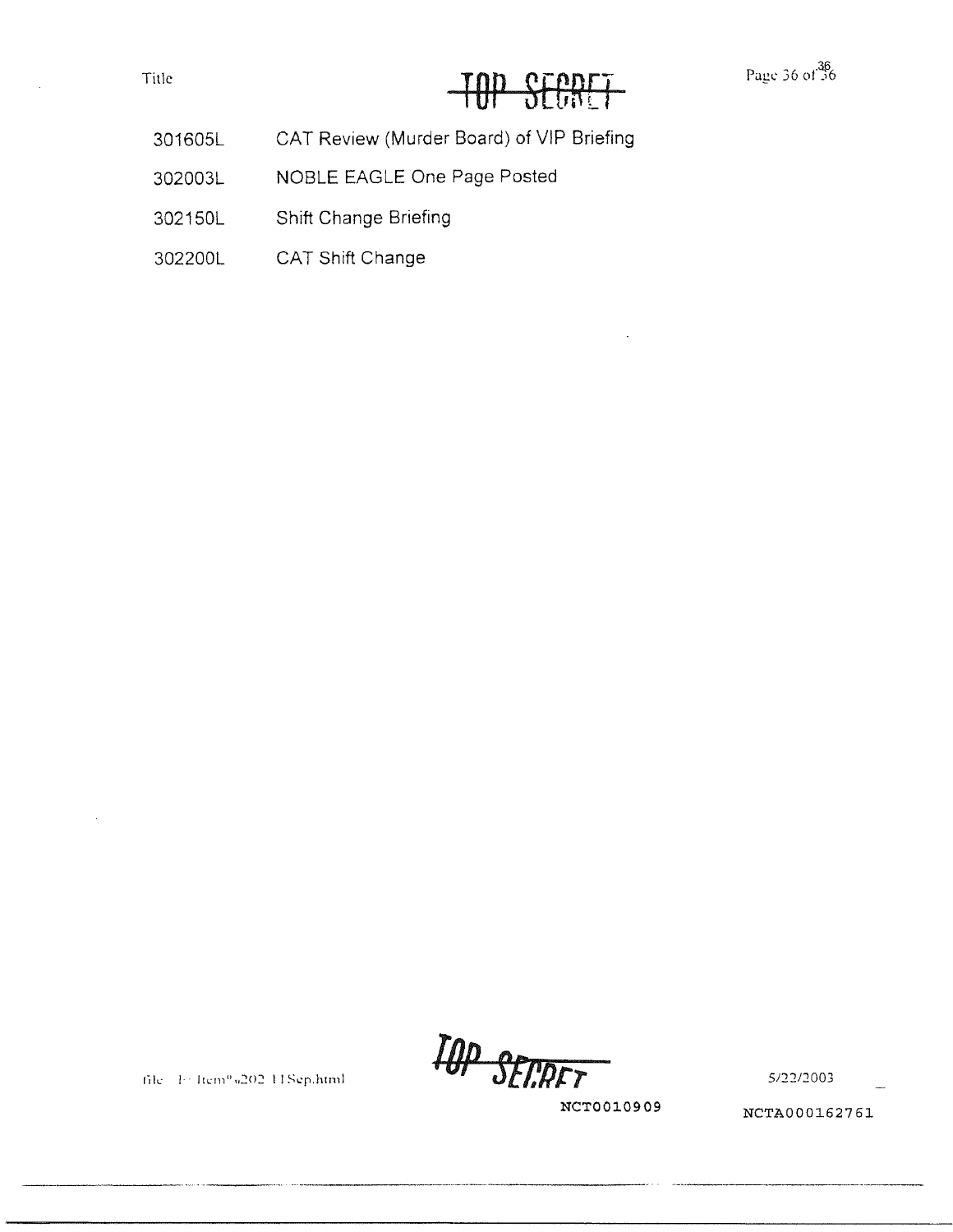| Title | TOP SECRET | Page 1 $372$ |
|-------|------------|--------------|
|-------|------------|--------------|

|         | . |  |
|---------|---|--|
| 1113451 |   |  |
|         |   |  |

- 111347L PHONCON with Lt Col Ruehl from NMCC Update Follows: DEFCON 3 as of 1111 00LSEP01; CJCS message dtg 111554SEP01 directs Force Protection Level Delta and cancels all military exercises immediately, units are not to resume exerciese until notified by CJCS, ESCAT implemented at 111310LSEP01; ESCAT implemented at 111310LSEP01;<br>awaiting decision by CJCS on SCATANA. ESCAT Implemented at TTT5T0ESEP01,<br>awaiting decision by CJCS on SCATANA.<br>NMCC-0 monitor and track status, NMCC retains control of the battle.
- 111352L track status, NMCC retains control of the<br>battle.<br>Communications established between<br>140 and NMCC with J3/JOD,<br>J3/SOD/J38 ROD: J5: J4 J3/SOD/J38 ROD; J5; J4
- 111356L VTC between CAT Team Chiefs (NMCC and **14(g)**
- 111408L CCIR: Force Protection Level Delta; DEFCON 3
- 111420L All  $^{4(9)}$  ersonnel directed to retrieve data base information from shared directories in the Pentagon; save on hard drives **1.4(g)**
- 111421L CAPT Watson, CAT Team Chief, ADM Bullard, and BG Cofer conducted informal Bullard, and BG Cofer conducted informated by the Bullard, and BG Cofer conducted informated by the state of the state of the state of the state of the state of the state of the state of the state of the state of the state backbrief; scheduled formal update fo<br>111630LSEP01<mark>14(9)</mark>
- 111421L ODO LNO establisshed in the CAT
- 111438L CECTCOM notified<sup>14(9)</sup> that STRATCOM wants CENTCOM to send them copies of Infinite Resolve, Iron Lightning, and 1400 for POTUS briefing requirements
- 111456L Notified of briefing requirement from CAT to LTG Kellogg, J6, at 1600

$$
\overline{f}f\overline{f}f\overline{f}f\overline{f}f\overline{f}f\overline{f}f\overline{f}f\overline{f}f\overline{f}f\overline{f}f\overline{f}f\overline{f}f\overline{f}f\overline{f}f\overline{f}f\overline{f}f\overline{f}f\overline{f}f\overline{f}f\overline{f}f\overline{f}f\overline{f}f\overline{f}f\overline{f}f\overline{f}f\overline{f}f\overline{f}f\overline{f}f\overline{f}f\overline{f}f\overline{f}f\overline{f}f\overline{f}f\overline{f}f\overline{f}f\overline{f}f\overline{f}f\overline{f}f\overline{f}f\overline{f}f\overline{f}f\overline{f}f\overline{f}f\overline{f}f\overline{f}f\overline{f}f\overline{f}f\overline{f}f\overline{f}f\overline{f}f\overline{f}f\overline{f}f\overline{f}f\overline{f}f\overline{f}f\overline{f}f\overline{f}f\overline{f}f\overline{f}f\overline{f}f\overline{f}f\overline{f}f\overline{f}f\overline{f}f\overline{f}f\overline{f}f\overline{f}f\overline{f}f\overline{f}f\overline{f}f\overline{f}f\overline{f}f\overline{f}f\overline{f}f\overline{f}f\overline{f}f\overline{f}f\overline{f}f\overline{f}f\overline{f}f\overline{f}f\overline{f}f\overline{f}f\overline{f}f\overline{f}f\overline{f}f\overline{f}f\overline{f}f\overline{f}f\overline{f}f\overline{f}f\overline{f}f\overline{f}f\overline{f}f\overline{f}f\overline{f}f\overline{f}f\overline{f}f\overline{f}f\overline{f}f\overline{f}f\overline{f}f\overline{f}f}f\overline{f}f\overline{f}f\overline{f}f\overline{f}f\overline{f}f\over
$$

file: E: Item<sup>6</sup> J202 11SepR.html

5/22/2003

NCT0010910 NCTA000162762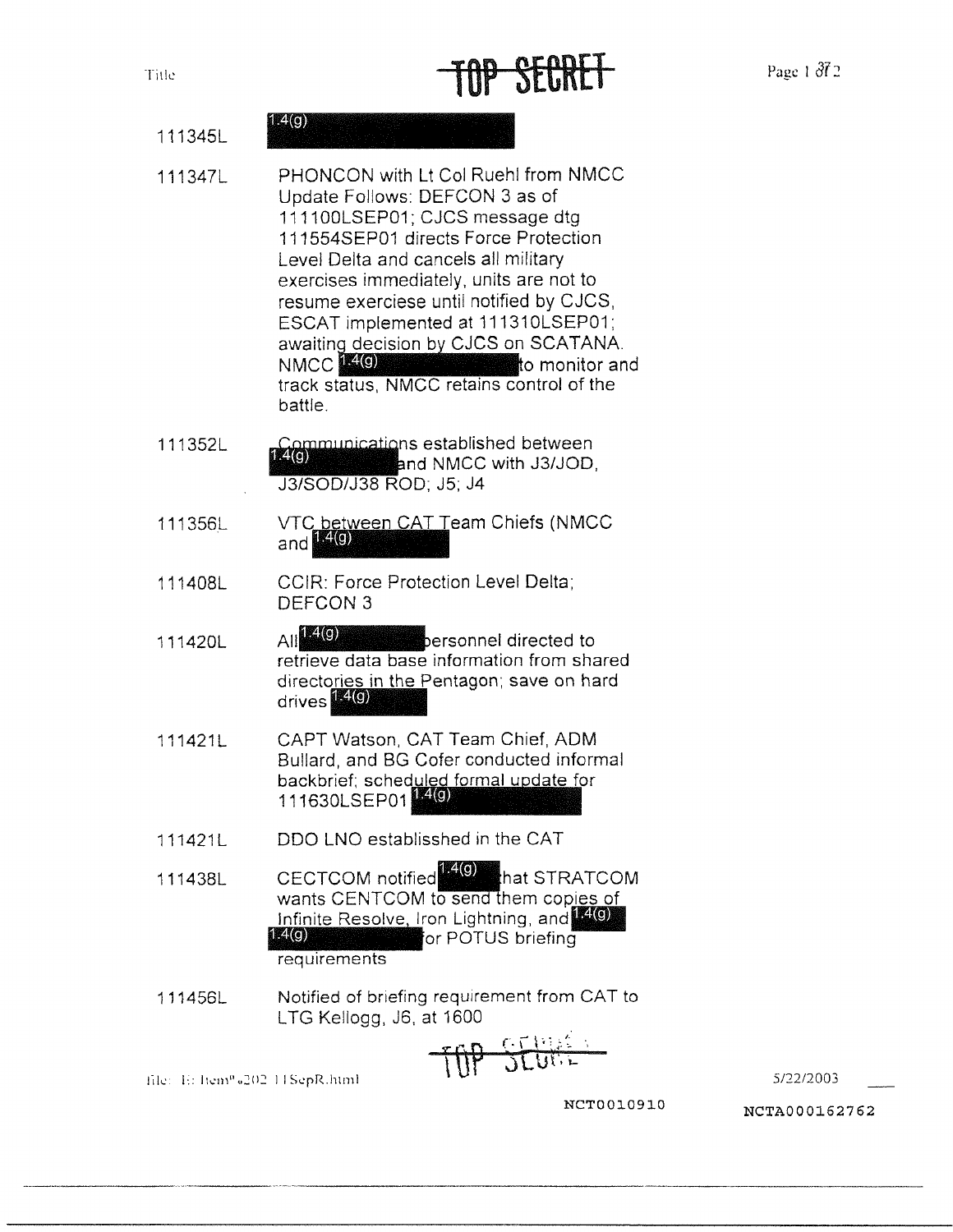### INL SEPULI

- 111503L NMCC currently developing an a message authorizing Air Defense assets under COA #3 IAW CONPLAN 3310-96; analyzing presidential reserve call up (PRC) to fill this CONPLAN
- 111530L J2 representative established in the CAT and has comms with counterpart in the NMCC
- 111532L Received tasker from CDR Moran, NMCC, to ensure JS requirements are met for **E4(C)** W CJCSM 3402.018 Alert Systems for the CJCS
- 111536L COL Estilow. Col Hawkins, Lt Col Isherwood recalled to Pentagon

file: F: Item<sup>o</sup> 202 HSepR.html

- 111626L Alerted CAT to section responsibilities for  $1.4(g)$ and the computer locations for the tasks, provided paper copiesv
- TelCon from COL Knapik w/Lt Col Craig:<br>SecDef states 14(g) 111715L  $1.4(g)$ Pentagon will be open on 12 Sep 01 for duty. Any requests for support should be referred to OSD. 111730L - SecDef briefing scheduled.



5/22/2003

**NCTOOl.0911** NCTA000162763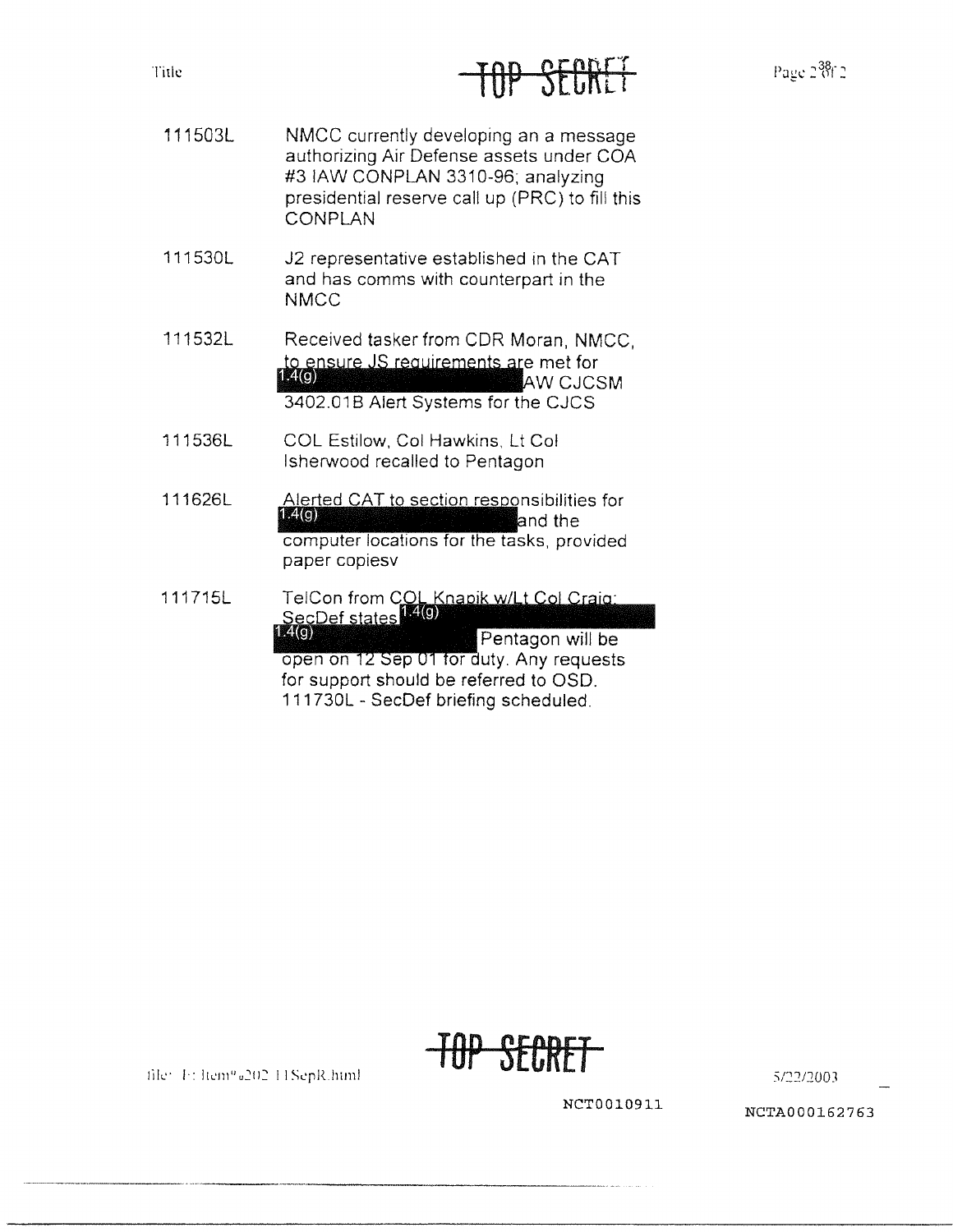### TOP StCREl

| 111345L | 1.4(g)                                                                                                                                                                                                                                                                                                                                                                                                                                                               |
|---------|----------------------------------------------------------------------------------------------------------------------------------------------------------------------------------------------------------------------------------------------------------------------------------------------------------------------------------------------------------------------------------------------------------------------------------------------------------------------|
| 111347L | PHONCON with Lt Col Ruehl from NMCC<br>Update Follows: DEFCON 3 as of<br>111100LSEP01; CJCS message dtg<br>111554SEP01 directs Force Protection<br>Level Delta and cancels all military<br>exercises immediately, units are not to<br>resume exerciese until notified by CJCS,<br>ESCAT implemented at 111310LSEP01;<br>awaiting decision by CJCS on SCATANA.<br>NMCC direted <b>14(g)</b><br>to monitor and<br>track status, NMCC retains control of the<br>battle. |
| 111352L | Communications established between<br>1.4(g)<br>and NMCC with J3/JOD,<br>J3/SOD/J38 ROD; J5; J4                                                                                                                                                                                                                                                                                                                                                                      |
| 111356L | VTC between CAT Team Chiefs (NMCC<br>and                                                                                                                                                                                                                                                                                                                                                                                                                             |
| 111408L | <b>CCIR: Force Protection Level Delta;</b><br>DEFCON 3                                                                                                                                                                                                                                                                                                                                                                                                               |
| 111420L | A  140<br><b>Example 2</b> personnel directed to<br>retrieve data base information from shared<br>directories in the Pentagon; save on hard<br>drives <sup>[40]</sup>                                                                                                                                                                                                                                                                                                |
| 111421L | CAPT Watson, CAT Team Chief, ADM<br>Bullard, and BG Cofer conducted informal<br>backbrief; scheduled formal update for<br>111630LSEP01 in the $\frac{4(9)}{4(9)}$                                                                                                                                                                                                                                                                                                    |
| 111421L | DDO LNO establisshed in the CAT                                                                                                                                                                                                                                                                                                                                                                                                                                      |
| 111438L | CECTCOM notified <b>19 That STRATCOM</b><br>wants CENTCOM to send them copies of<br>Infinite Resolve, Iron Lightning, and EIO)<br>1.4(g)<br>for POTUS briefing<br>requirements                                                                                                                                                                                                                                                                                       |
| 111456L | Notified of briefing requirement from CAT to<br>LTG Kellogg, J6, at 1600                                                                                                                                                                                                                                                                                                                                                                                             |
|         | $ +$ $+$ $+$ $-$                                                                                                                                                                                                                                                                                                                                                                                                                                                     |

5/29/2003

lile: E: ltem<sup>0</sup> 0202 11SepR.html

**NCTOOl.0912** 

 $\boldsymbol{\star}$